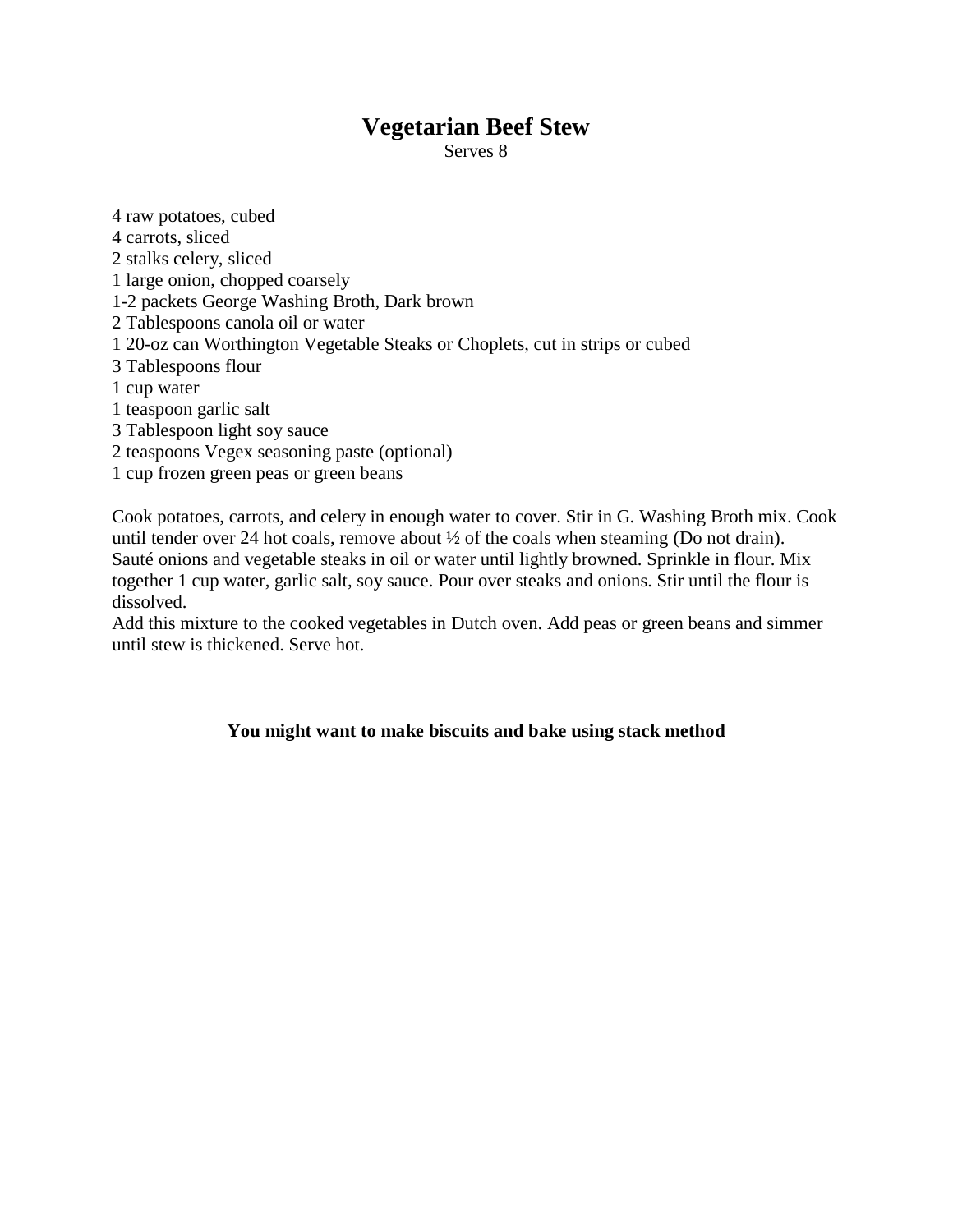## **Easy Dutch Oven Cheese Lasagna**

| 1 (32 ounce) jar spaghetti sauce | 1 cup green peas                  |
|----------------------------------|-----------------------------------|
| 15 lasagna noodles               | 1 cup corn                        |
| 2 cups broccoli florets          | 2 cups shredded mozzarella cheese |
| 2 cups cauliflower florets       | 1 cup shredded Cheddar cheese     |

- 1. Pour about ½ cup of spaghetti sauce into the bottom of a large, Dutch oven with lid. Spread the sauce around evenly.
- 2. Place a layer of three lasagna noodles, and spread about ¾ cup of spaghetti sauce over them. Lay in the broccoli and sprinkle about 2/3 cup of mozzarella cheese. Repeat this layering of noodles, sauce, vegetables and cheese using the cauliflower, green peas, and corn.
- 3. Cover the corn with the last three remaining lasagna noodles, and spread the remaining spaghetti sauce on top. Sprinkle with the Cheddar cheese.
- 4. Place the lid on the Dutch oven, an place 12 hot coals underneath and 12 coals on top. Cook for 75 minutes or until noodles are soft and tender. Remove the coals, and allow to stand for about 10 minutes to firm up a bit before serving.

# **Dutch Oven Veggies**

12" Dutch oven 24 charcoal briquettes 8 cups bite size mixed vegetable of your choice (Suggest broccoli florets, cauliflower florets, baby carrots, mushrooms, onions, bell pepper, zucchini, butternut squash.) ¼ pound butter 8 ounces grated sharp cheddar cheese 8 ounces grated fresh Parmesan cheese Salt and pepper Water

Put  $\frac{1}{4}$  water into Dutch oven and add veggies. Season generously with salt and pepper – more than seems enough. Place slices of butter on top of veggies. Put Dutch oven over 24 hot coals until recipe is steaming, then pull out at least half of the coals. Steam veggies until carrots are tender. Set oven off coals, remove water with baster, cover veggies with the grated cheeses and put the lid on the oven. Serve when cheese is melted.

Serves 8